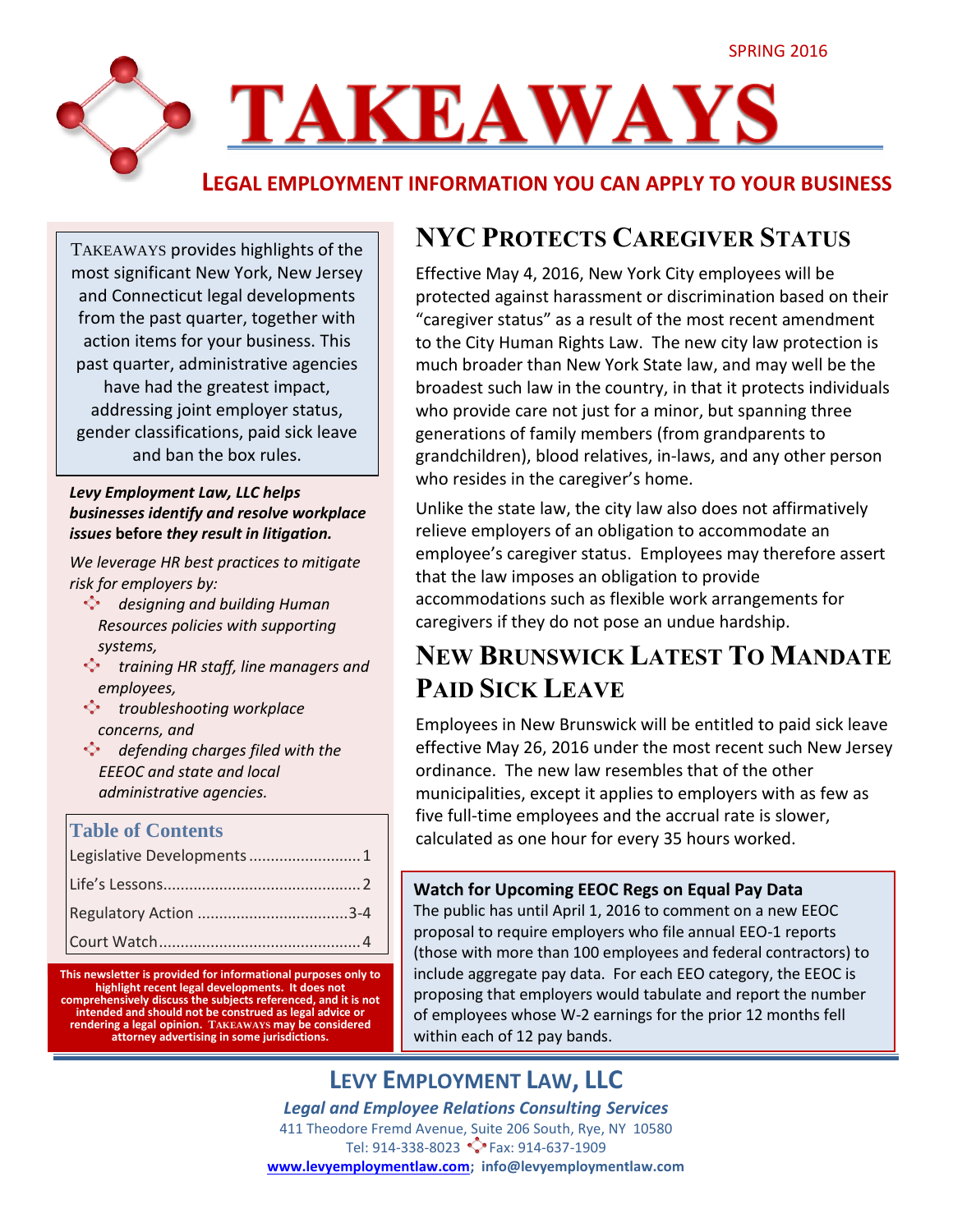## SPRING 2016 TAKEAWAYS

# LIFE'S LESSONS\*

#### **Real Issues…Reconstituted Facts** By Tracey I. Levy

I regularly interact with HR professionals, be they clients, attendees at various presentations I have given, or participants in the Cornell University ILR School's Human Capital Development program, with which I have been involved as an adjunct instructor since last year. A consistent theme in our discussions has concerned best HR practice with regard to employment policies and workplace training. My first response is that updating of both is necessary on a frequent basis now that employment laws are so hyper-localized and thereby evolving more rapidly than in the past.

Consider ABC Co., which is based in New York City but has employees in Jersey City, Houston and the suburbs of Los Angeles. ABC Co.'s employee handbook was most recently updated in 2013, and the company has addressed more recent legal changes at the state and local levels by sending out all government-mandated notices and posting them as an addendum to its handbook. ABC Co. also conducted harassment and discrimination prevention training for all its employees in 2014 and is on a three-year cycle to repeat the training in 2017, although supervisors in California receive more frequent training through a local vendor to comply with that state's training requirements.

While better than nothing, ABC Co.'s approach presents significant issues. Most notably, New York City law has changed by adding several new protected characteristics; New York City, Jersey City and the state of California all adopted paid sick leave laws; and both New York City and Jersey City have new restrictions on criminal history checks of job applicants and employees. These legal

changes often require updating employee handbook policies. For example, to comply with the New York City paid sick leave law employers must distribute and post a sick leave policy that meets the law's requirements. That policy obligation is in addition to distributing the city's form Notice of Employee Rights.

An additional challenge for ABC Co. is determining how to harmonize its policies across the various geographic locations. Does it want to maintain a uniform paid sick leave policy, applicable to all employees? Or is the New York City/Jersey City accrual formula of one hour for every 30 worked, applicable even to part-time and temporary employees, more than they want to provide in locations like Houston, which has no paid sick leave law? California has laws providing pregnancy disability leave, leave for school activities, and similar employee leave entitlements that have no corollary in Houston or the metro-New York area. Does ABC Co. nevertheless want to extend those benefits across the country?

On the issue of training, retaliation claims have increased considerably in recent years and may warrant renewed emphasis on retaliation prevention training. Recent laws restricting inquiries about criminal and credit history may similarly warrant refresher training. Managers also may benefit from guidance on how to manage leaves of absence and workplace accommodations, especially for pregnancy-related issues where the law has become far more employee-protective over the past two years. Keeping policies current and training managers on how the employment laws apply in actual workplace situations is key to mitigating risk for the company and enhancing morale.

*\* In my years of legal practice, there are certain recurring issues that cross a range of industries and circumstances. This column presents a hypothetical factual situation as a vehicle to substantively review these recurring legal and employee relations issues.*

## **LEVY EMPLOYMENT LAW, LLC**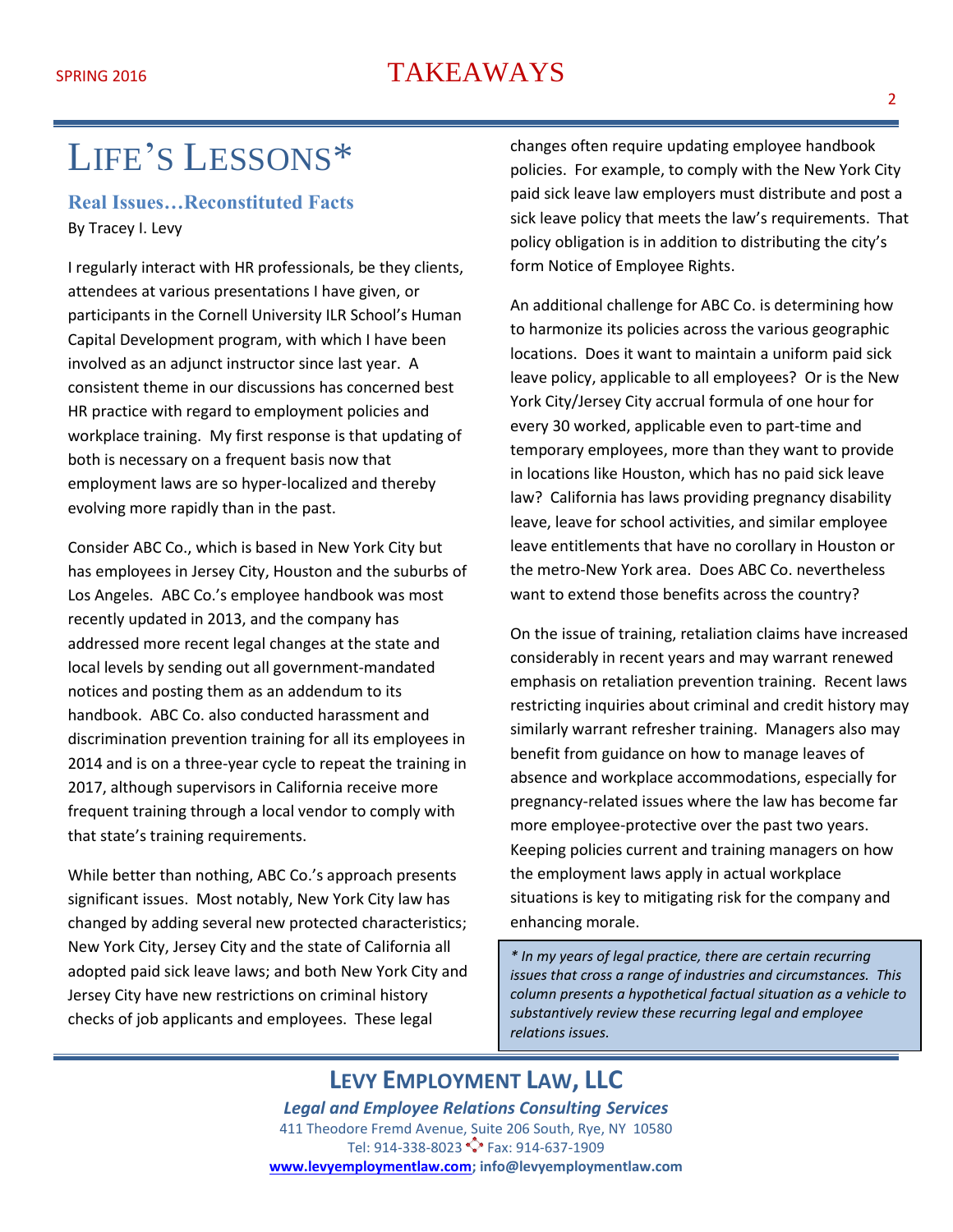## **US DOL Broadly Defines Joint-Employers**

The U.S. Department of Labor is closely examining employers' business relationships with the nonemployees who provide labor and services for them. Under the most recent Administrator's Interpretation issued by the DOL Wage and Hour Division in late January (the "Guidance"), the DOL will construe these relationships as joint-employment if the "economic realities" of the parties' relationship reflect that the worker ultimately is economically dependent on the business for which he/she is performing services.

Adoption of the economic realities test in this context is an expansion from the applicable regulations, as is the DOL's announcement that it will apply a seven-factor test, borrowed from a law protecting farm workers, to determine joint-employer status under the Fair Labor Standards Act. That test looks at:

- The extent of direction, control or supervision over the work performed;
- Control over employment conditions such as hiring, firing, and compensation;
- The permanency or duration of the relationship;
- Whether the work is repetitive and rote, relatively unskilled, and/or requires little or no training;
- Whether the work is integral to the business;
- If the work is performed on premises; and
- Who handles administrative functions for the employee or provides tools and materials required for the work.

The greater the extent of the contracting business's involvement in these factors, the more likely it is that the DOL will deem the business a joint-employer, fully accountable for any violations of the wage and hour laws.

Although the courts have not yet interpreted jointemployer relationships as broadly as the DOL Guidance, businesses should revisit their contractual relationships through the lens of the DOL's Guidance to assess their potential exposure to joint-employer liability. The existence of such contracts will not, of their own accord, preclude a finding of joint-employer status.

## **NYC Updates Sick Leave Rules**

The NYC Department of Consumer Affairs has issued updated regulations on the Paid Sick Leave Law. Per these regulations, employers should ensure that their sick leave policies:

- define the 12-month period for the "calendar year";
- Set a minimum daily increment of no more than four hours;
- explain all requirements for notice of the need to take leave;
- explain all requirements for written documentation of the need for leave (for absences in excess of three consecutive days);
- Address any discipline for misuse of sick leave; and
- Address whether the time is frontloaded or accrued over the year.

Employers also have two distribution requirements - first the sick leave policy, which must be posted; and second the city's Notice of Employee Rights, which must be individually provided to all new hires.

#### **New Jersey Interprets Ban the Box Law**

Employers can continue to use multi-state employment applications and comply with New Jersey's ban the box law, according to regulations recently issued by the state Department of Labor and Workforce Development, provided they incorporate a disclaimer for applicants who will work in New Jersey that they need not answer any criminal history question contained on the application.

The regulations give employers further flexibility by clarifying that a criminal check can be conducted after any "live, direct contact" with the applicant, including a screening call or video conference. Unlike New York City's new law, a "conditional offer" is not a prerequisite to criminal history inquiries for New Jersey applicants. The scope of the law is broad, however, in that it applies to employers with at least 15 employees, regardless of how many actually work in New Jersey.

## **LEVY EMPLOYMENT LAW, LLC**